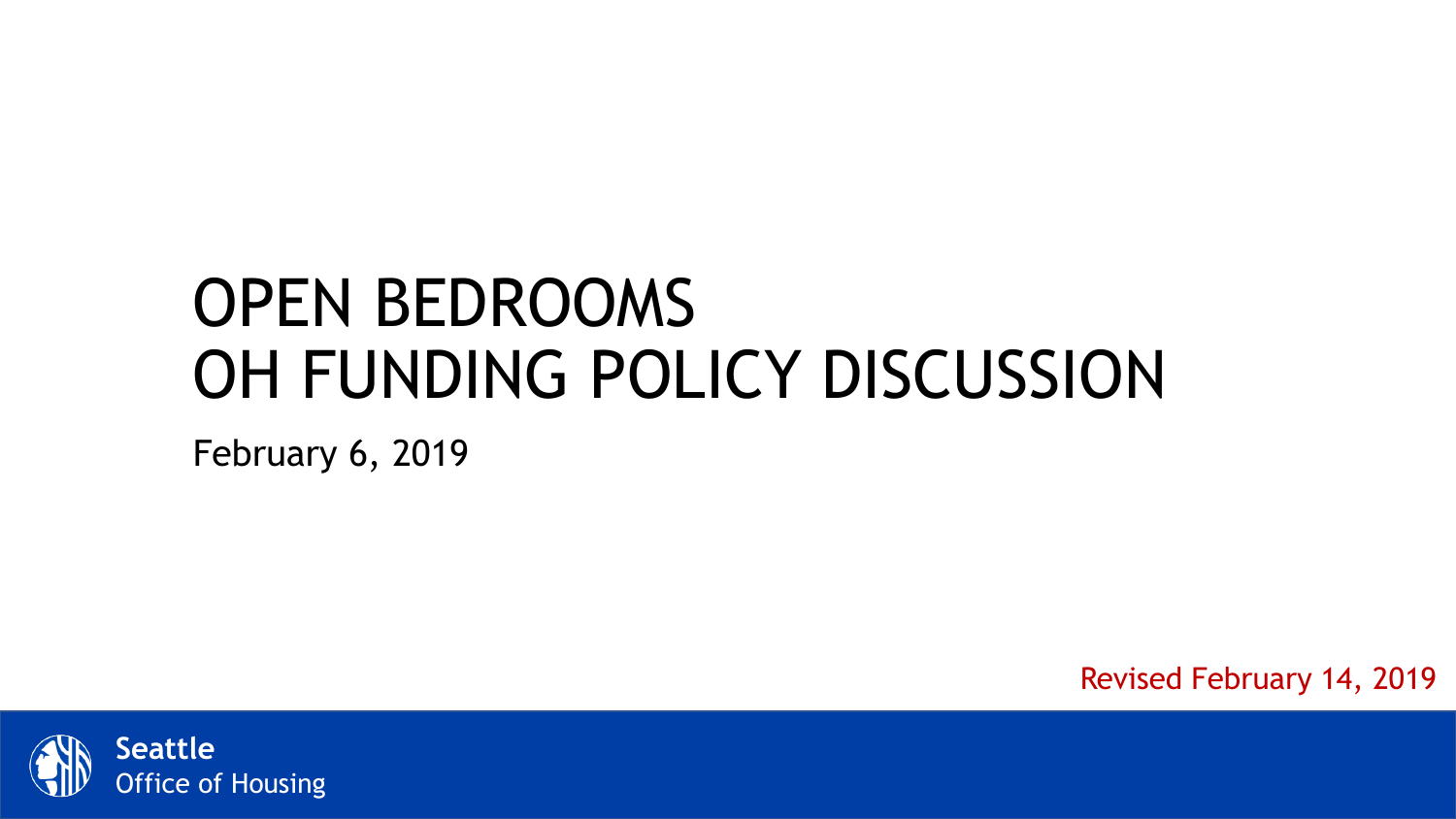

- **•** Objective: Discuss the definition of a bedroom for the purposes of rent and income restrictions
- **Overview and Concerns**
- **Background** 
	- **·** Income and Rent Restrictions
	- Code Requirements
	- Example Unit and Building Layouts
- **•** Discussion Questions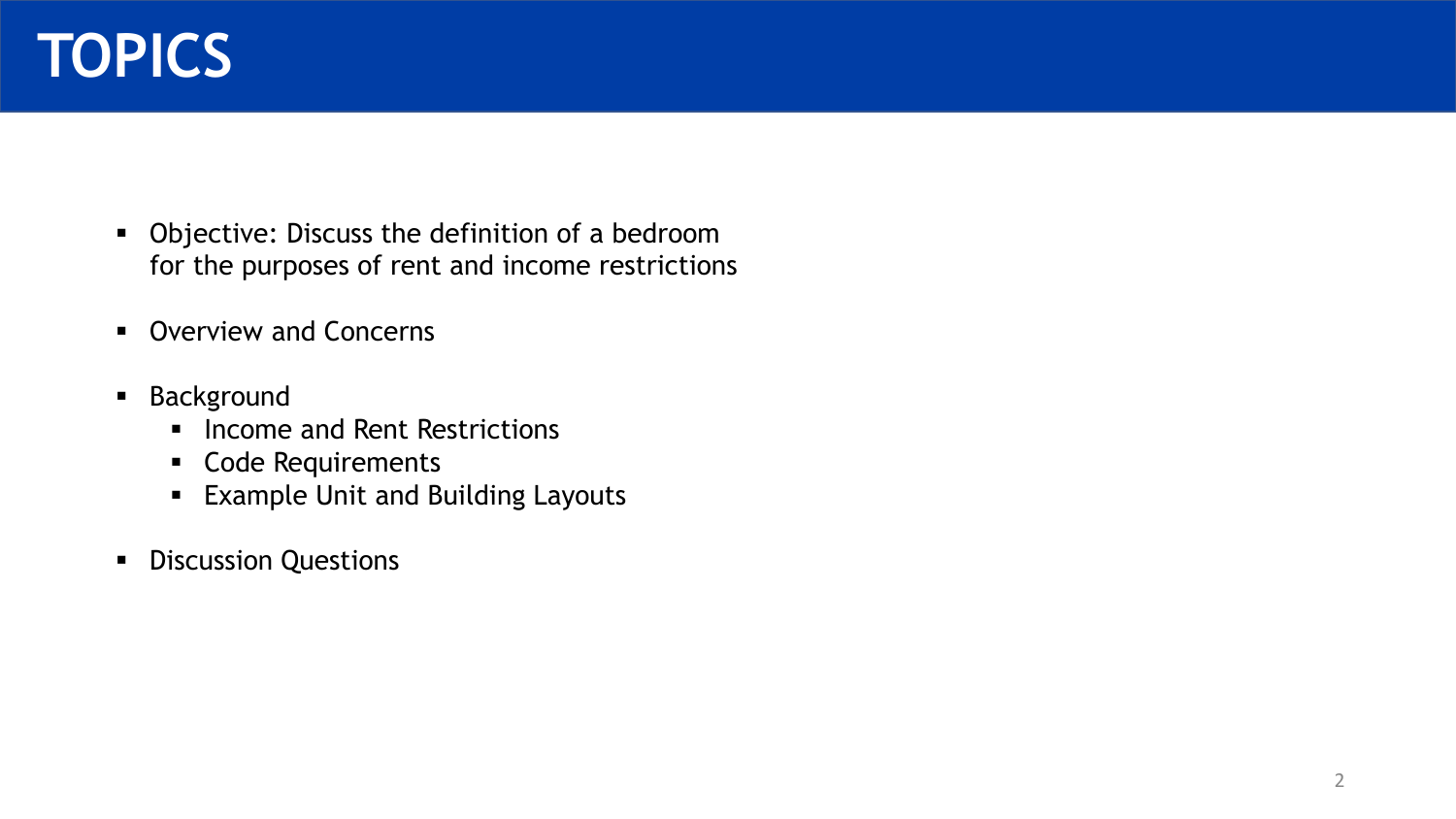# **OVERVIEW AND CONCERNS**

- Design efficiency
	- More units on the site
	- **E** Minimize exterior wall area
	- Reduce construction cost
- Project financing
	- Higher rental income allows more debt
	- Lower rental income would increase gap to be filled by subsidy sources
- Consistency with other funders' rent/income restrictions
- Is the higher rent appropriate for the resident?
	- Function
	- Occupancy allowed and actual trends
	- Comparability with traditional units in the building
- City policy promoting family-sized units
	- Meeting family needs
	- Impact on production of traditional large units?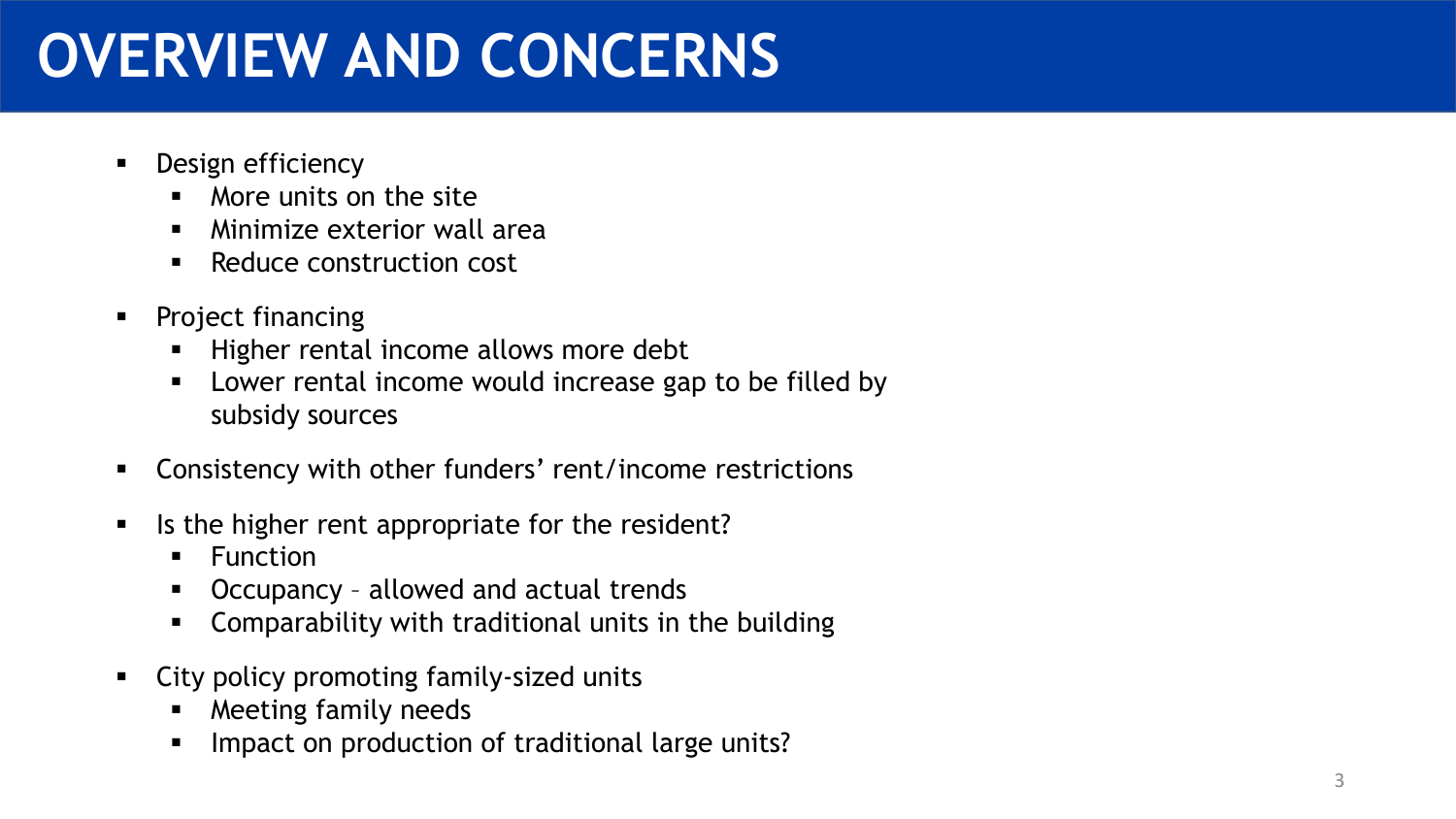## **INCOME AND RENT RESTRICTIONS**

| <b>2018 Income Limits</b> |          |                |          |  |  |  |
|---------------------------|----------|----------------|----------|--|--|--|
| <b>Family Size</b>        | 30% AMI  | <b>50% AMI</b> | 60% AMI  |  |  |  |
| 1 Person                  | \$21,050 | \$35,100       | \$42,150 |  |  |  |
| 2 Persons                 | \$24,050 | \$40,100       | \$48,150 |  |  |  |
| 3 Persons                 | \$27,100 | \$45,150       | \$54,150 |  |  |  |
| 4 Persons                 | \$30,100 | \$50,150       | \$30,200 |  |  |  |

| 2018 Gross Rent Limits - 30% of Income Limit |                |                |         |  |  |  |
|----------------------------------------------|----------------|----------------|---------|--|--|--|
| <b>Unit Size</b>                             | <b>30% AMI</b> | <b>50% AMI</b> | 60% AMI |  |  |  |
| 0 BR                                         | \$561          | \$936          | \$1,123 |  |  |  |
| 1 BR                                         | \$604          | \$1,003        | \$1,203 |  |  |  |
| 2 BR                                         | \$722          | \$1,203        | \$1,444 |  |  |  |
| 3 BR                                         | \$834          | \$1,391        | \$1,669 |  |  |  |
| 4 BR                                         | \$931          | \$1,552        | \$1,863 |  |  |  |
| <b>5 BR</b>                                  | \$1,027        | \$1,712        | \$2,055 |  |  |  |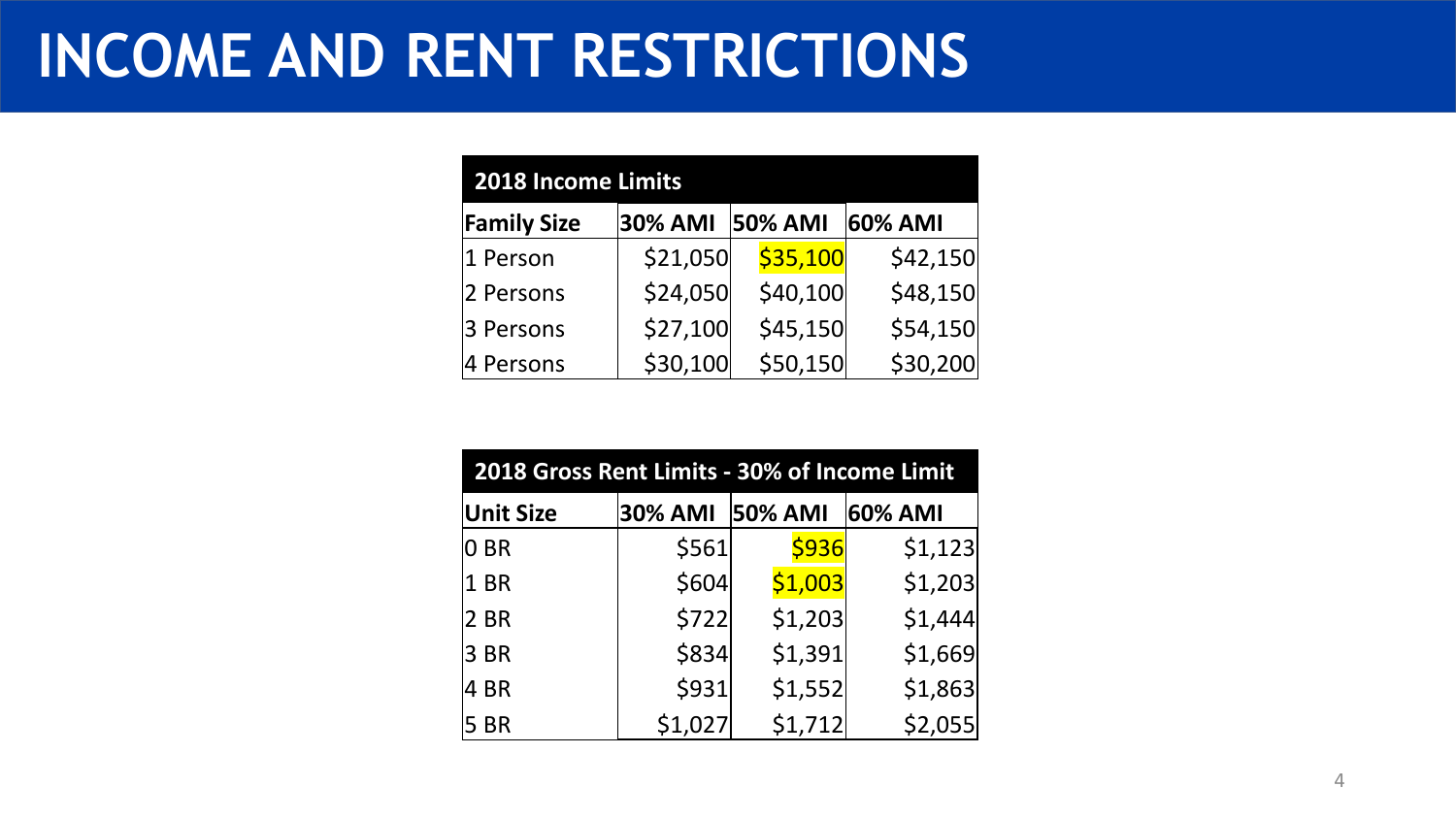# **CODE REQUIREMENTS**

| <b>FEATURE</b>      | <b>HABITABLE</b><br><b>SPACE' IN SBC</b> | 'BEDROOM' IN<br><b>OH MFTE</b> | <b>DETAILS</b>                                                                                                                                                                                                                                                                                                                                                  |  |
|---------------------|------------------------------------------|--------------------------------|-----------------------------------------------------------------------------------------------------------------------------------------------------------------------------------------------------------------------------------------------------------------------------------------------------------------------------------------------------------------|--|
| Square footage      | Y                                        | Y                              | At least 70 sf                                                                                                                                                                                                                                                                                                                                                  |  |
| Wall dimension      | Y                                        | Y                              | At least 7' on one side                                                                                                                                                                                                                                                                                                                                         |  |
| Closet              | N                                        | N                              |                                                                                                                                                                                                                                                                                                                                                                 |  |
| Ventilation         | Y                                        | v                              | External opening to the outdoors or opening to the adjoining room is<br>unobstructed and has an area of not less than 8% of the floor area of<br>the interior room, but not less than 25 square feet<br>SBC 1203.5.1.1                                                                                                                                          |  |
| Natural lighting    | N                                        | v                              | Every space intended for human occupancy shall be provided with<br>natural lightor shall be provided with artificial light<br>SBC 1205.1<br>Exterior window or one-half of the area of the common wall is open<br>and unobstructed providing an opening of not less than one-tenth of<br>the floor area of the interior room, or 25 square feet<br>SBC 1205.2.2 |  |
| Door                | N                                        | Y                              |                                                                                                                                                                                                                                                                                                                                                                 |  |
| Complete separation | N                                        |                                | Generally applied as a minimum 6' high, solid wall                                                                                                                                                                                                                                                                                                              |  |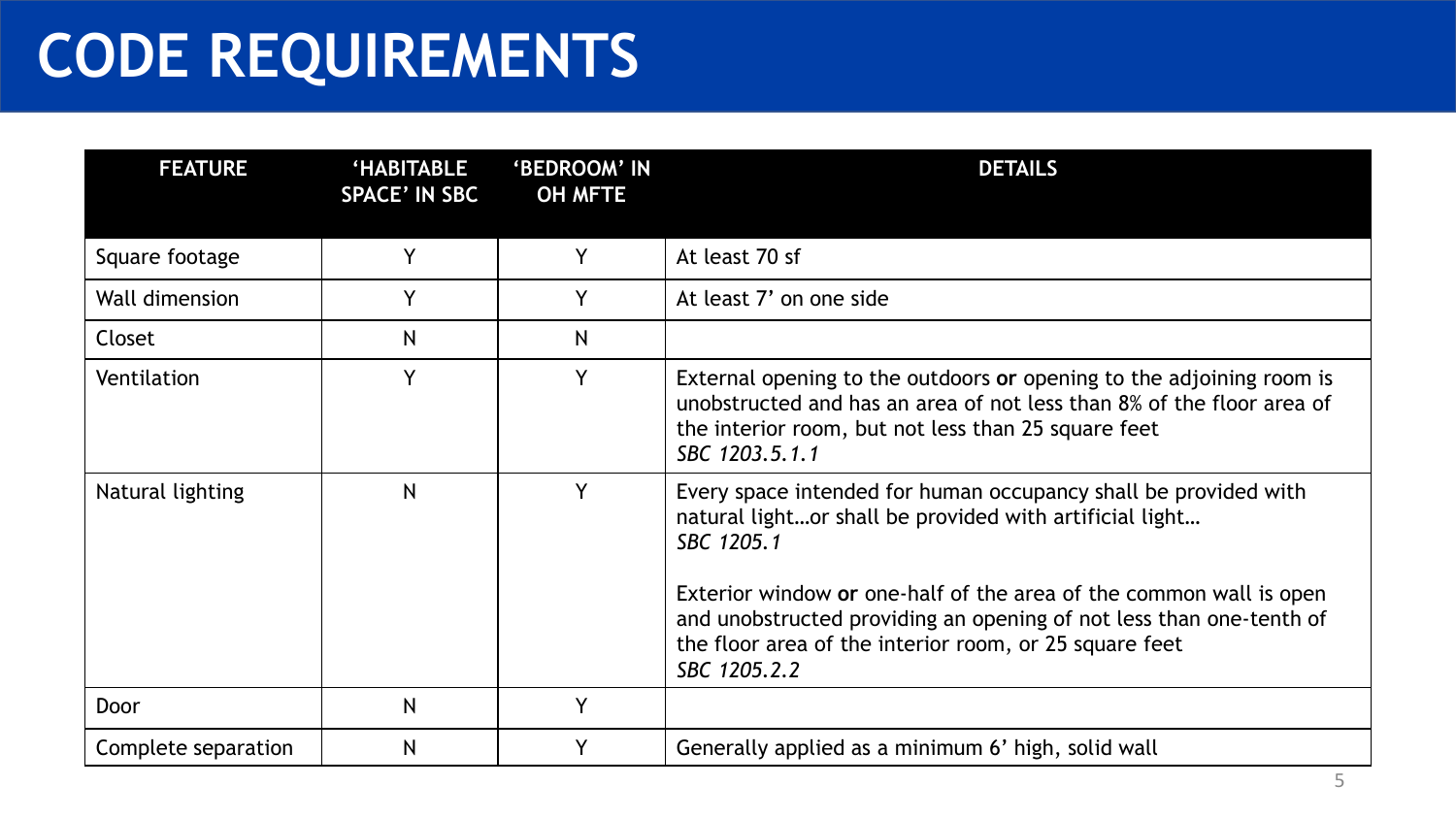## **EXAMPLE LAYOUT FOR 1 BEDROOMS**



Most Common Plan:

- Narrow unit, 15' -16' wide
- **Open bedroom at center**
- **Partial wall separating bedroom** from living room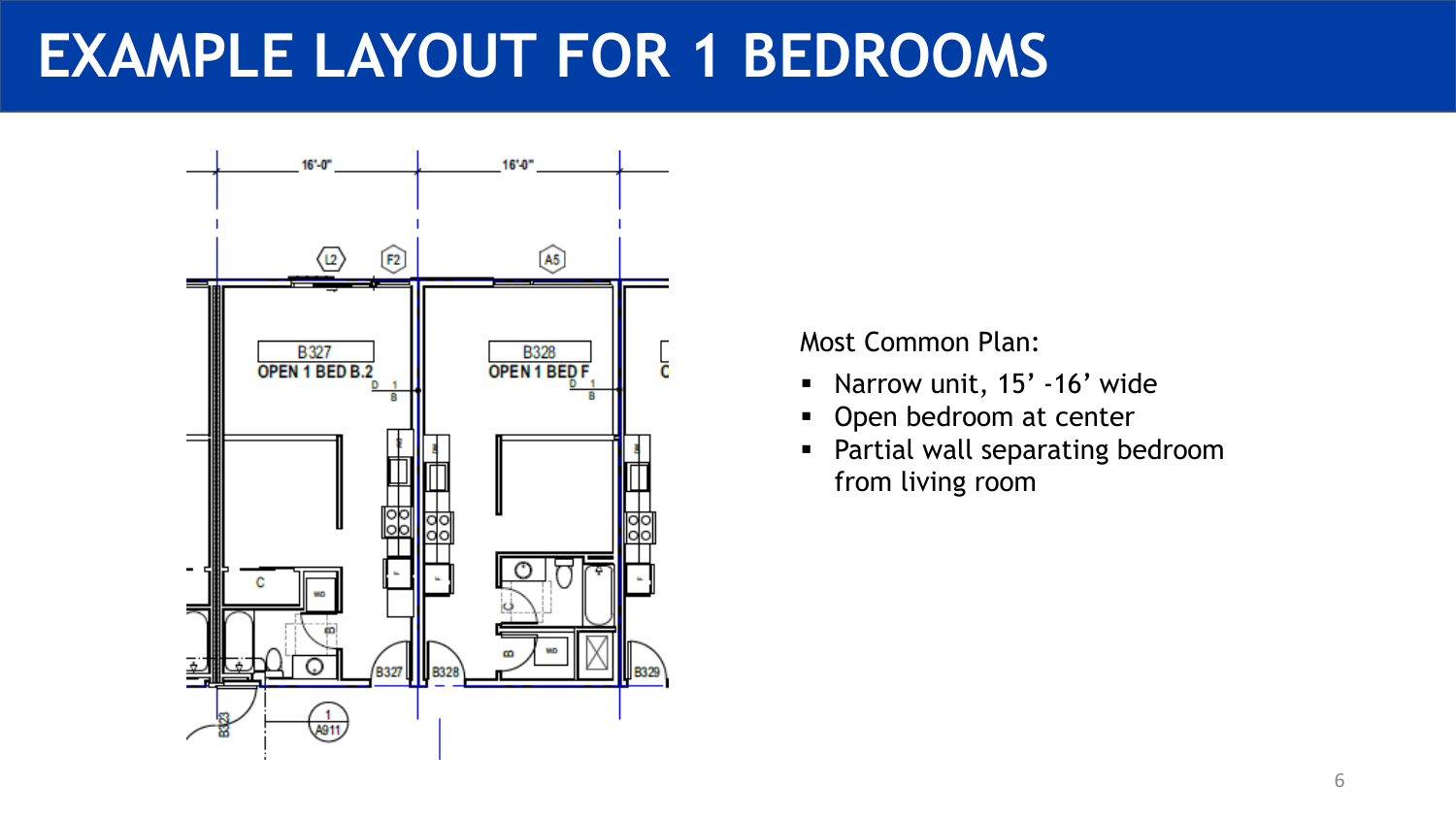#### **EXAMPLE LAYOUTS FOR 2 BEDROOMS**



Left: Open bedroom with 3' dividing wall

Right: Interior bedroom, fully enclosed

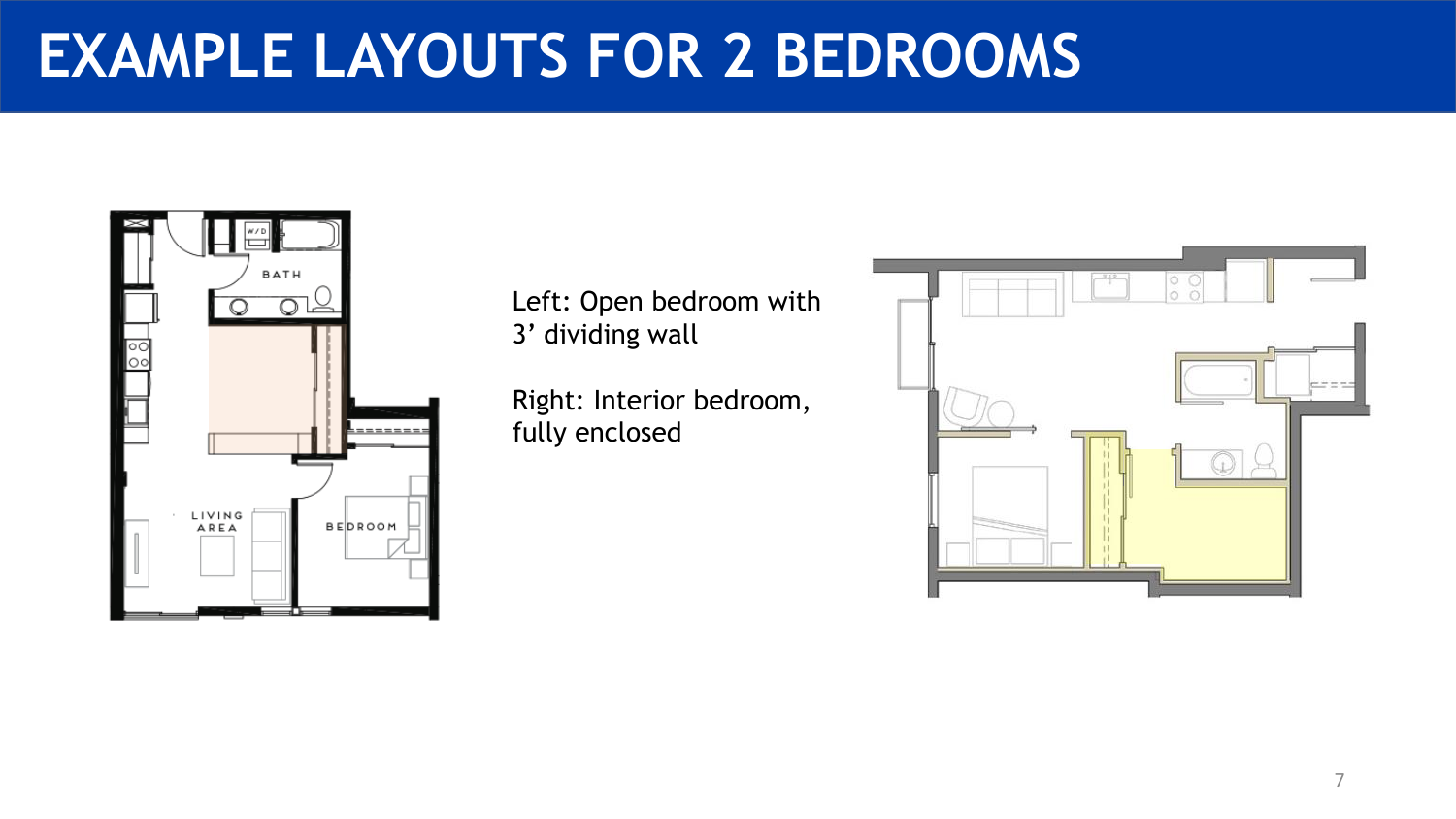#### **EXAMPLE LAYOUT FOR 3 BEDROOMS**



Left: 3-Bedroom unit using traditional bedrooms with exterior windows (blue) and interior bedrooms (yellow) in a homeownership building proposal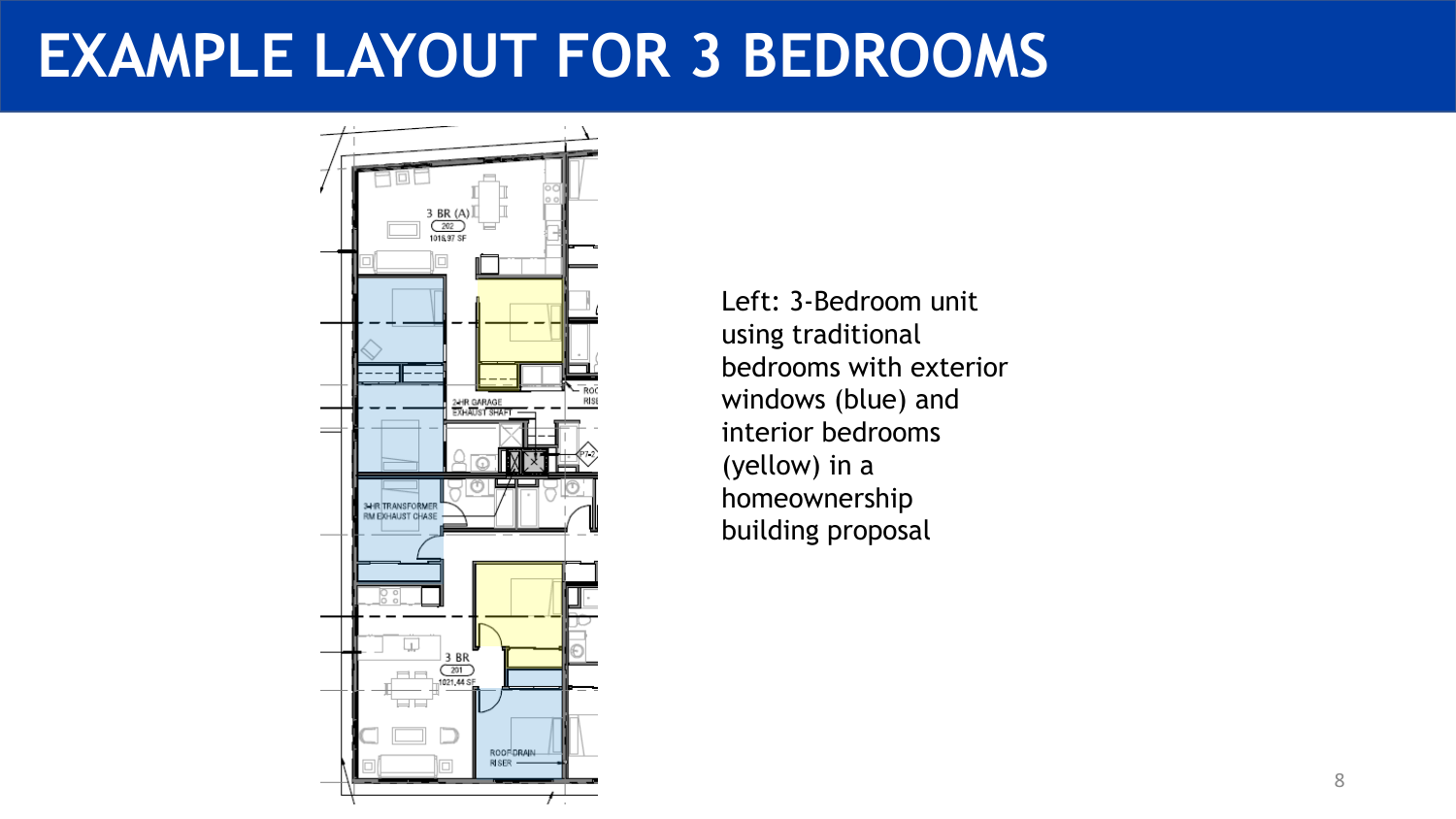## **EXAMPLE BUILDING PLANS: OPEN/TRADITIONAL**



Top Left: Narrow Open 1BR units

Bottom Left: Traditional 1BR units

Right: Interlocking plan with open 1BR (orange) and traditional 1BR (blue)